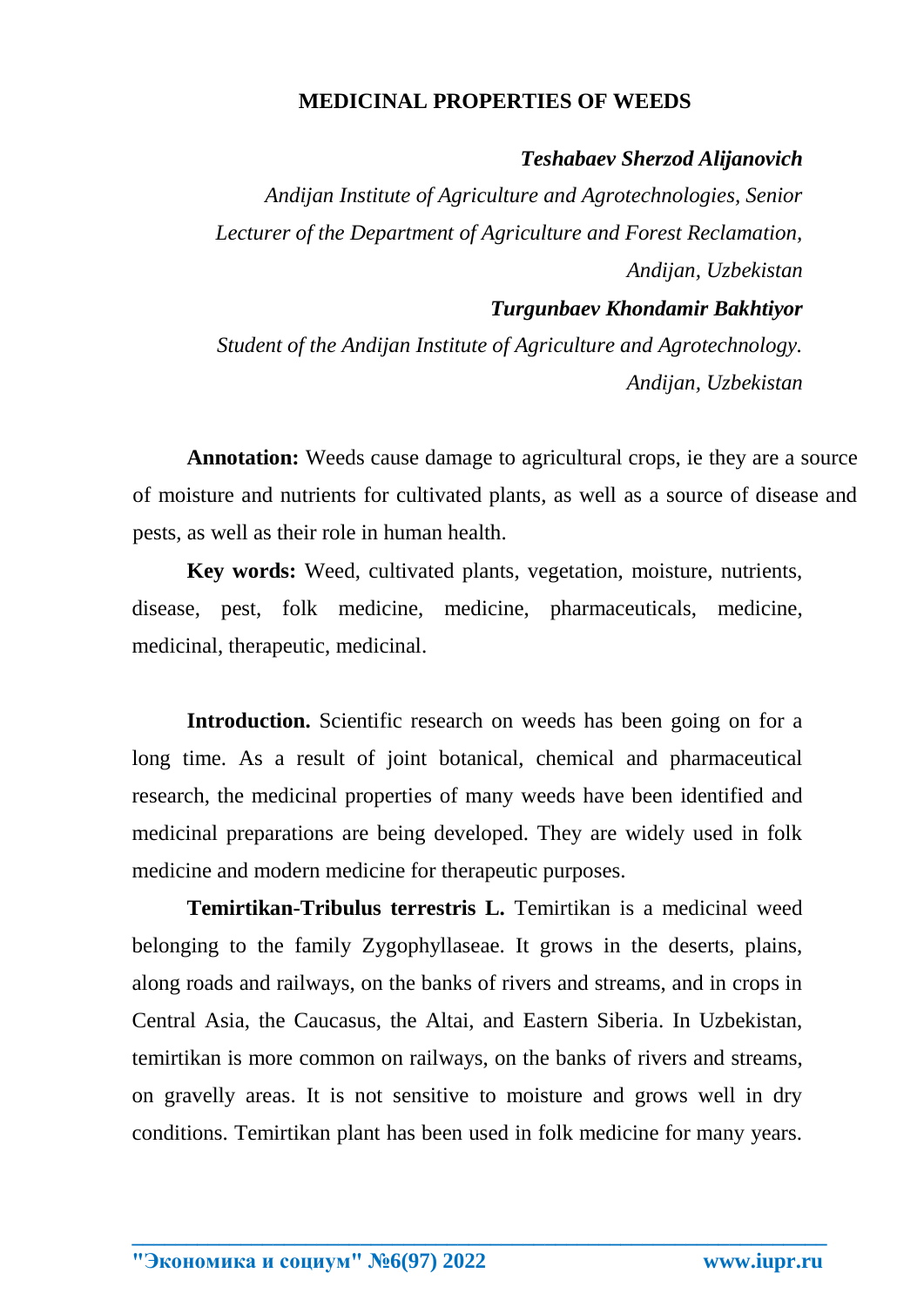At present, its aspects are being demonstrated in scientific medicine, and the necessary drugs are being prepared in the pharmaceutical industry.

**Hemorrhoids - Portulasa oleraseae L.** Representatives of the family Hemorrhoids (Portulasa) are one of the most widespread plants on Earth and have many species. Fenugreek is common as a weed in fields where cultivated plants are grown, especially in areas where melons are grown. The warm rains of spring make it easy for them to sprout. Semizot is an annual plant that belongs to the family of Portulasa and grows around 30-35 cm in height. The stems are fleshy, hairless, the stems are branched or semi-lying. The leaves at the base of the stem are in series, while the leaves at the top are opposite. Semizoot contains large amounts of vitamin C (300 mg%), vitamin K, glucose, alkaloids, glycosides, phosphorus, calcium, trace elements. Semizot plant has been used in folk medicine since ancient times as a medicinal plant. Abu Ali Ibn Sina used the juice of semizoot to stop bleeding from the abdomen, to treat spitting blood, as well as to cure the ailment of a patient suffering from eye and liver diseases. The great scientist reported that fat mixed with wine can remove head wounds, and a tincture made from it can stop kidney and bladder pain, colic, and bleeding from the uterus. In folk medicine, fat is recommended as a means of suppressing fever, and powder is recommended as a means of stopping intestinal ulcers, bloody diarrhea. The juice of the leaves of semolina is used to treat hemorrhoids. As mentioned above, semizoot contains vitamins C and K, as well as phosphorus and calcium elements, so it is consumed by the people in various salads and soups, as well as in various stews. Consumption of this plant can continue throughout the year.

**Solanum nigrum L.** Solanum nigrum L. is an annual medicinal weed common in natural and cultivated areas. The genus Ituzum is one of the largest generations of flowering plants, encompassing more than 1,300 species throughout the globe. Its representatives grow mainly in Central America, South America, Africa, partly in Eurasia and the temperate regions of America. There are 7 types of ituzum in Uzbekistan. Several types of them are widely used in agriculture of the Republic. There are also representatives of this generation that are found as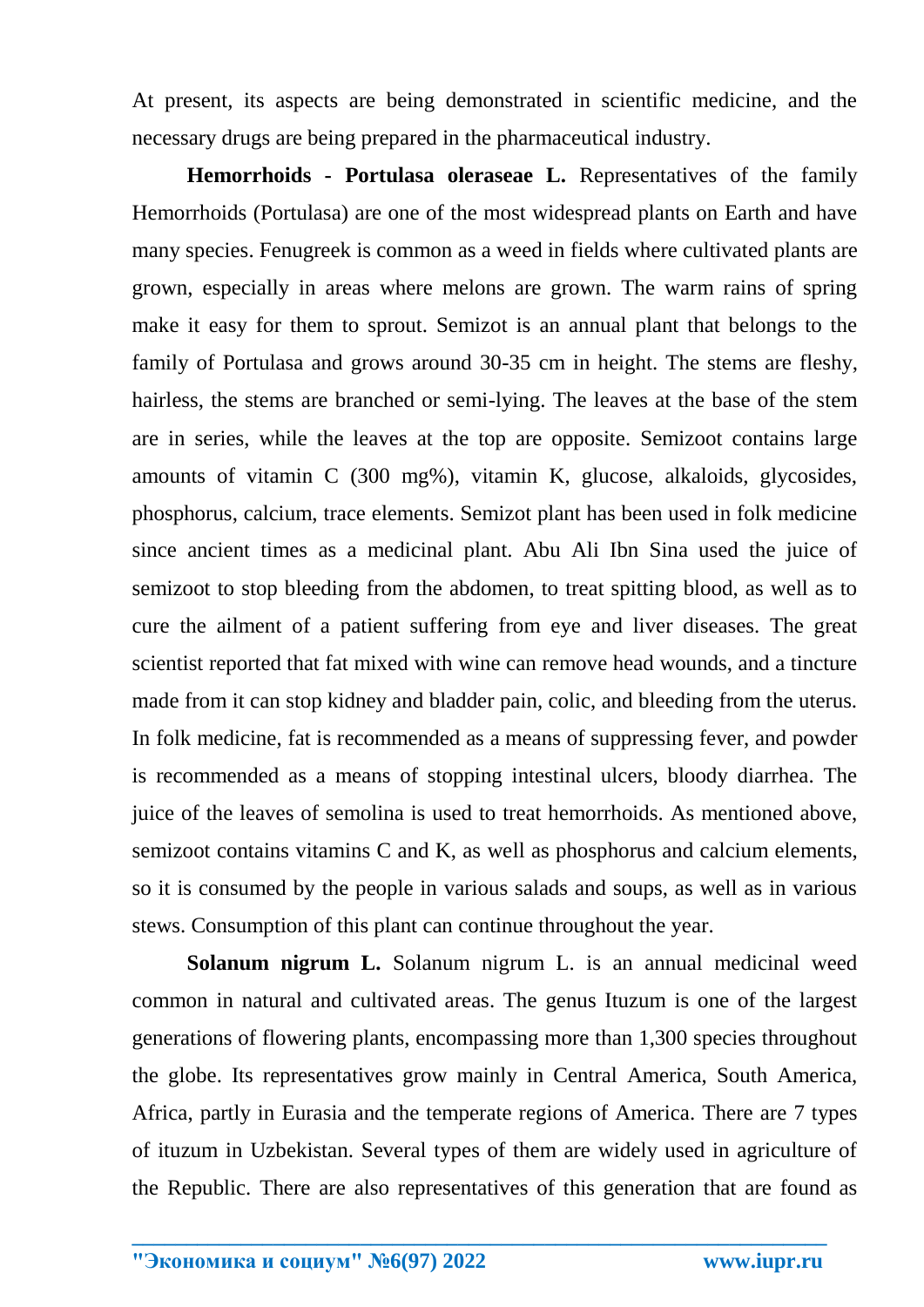weeds. Solanum nigrum (Solanum nigrum L.) is one such species. Ituzum is a medicinal plant that has been used in folk medicine for a long time. The plant is a weed found in almost all irrigated areas of Uzbekistan. In folk medicine, the stem, leaves and fruits of the plant are used. The above-ground part of the dog vine, as well as the leaves, are harvested when the plant is in bloom and the fruit is ripe. In the shade the surface is dried, and in the open air the fruits are dried. The unripe fruit and surface of ituzum contain glycoalkaloids, vitamins, organic acids, additives and other substances. In folk medicine, tincture or ripe fruit made from the leaves and fruits of ituzum is used to relieve vomiting in children, treat sore throats, sore throats.

**Bangidevona - Datura stramonium** L.Bangidevona is an annual or perennial herbal plant containing alkaloids belonging to the family Solanaseae. The plant is distributed in almost all regions of Uzbekistan. Bangidevona plant is found mainly on roadsides, along canals, near residential areas, as a weed in fields, gardens and other crops. Bangidevona is found as a weed in abandoned lands, around residential areas, along roadsides and ditches, and in crops and gardens. All parts of Bangidevona are poisonous, so the plant is also used for various medicinal purposes. The leaves and fruits of the plant are widely used for medicinal purposes. Its leaves are collected from the time the plant blooms until the autumn frosts. Collected leaves are dried in a shady and dry place in a cool place. The fruits are harvested after ripening. The harvested fruits are dried, crushed and sifted and separated from the seeds. Bangidevona is one of the most important alkaloid plants. Several alkaloids such as giostsiamine, atropine, scopolamine are found in various organs of the plant. In addition, the plant, especially the leaves, contains some essential oils, carotene, astringents and other undetectable substances.

Jaw-jaw- Sapsella bursa pastoris L. Jaw-jaw plant is an annual, ephemeral herb with vitamins and medicine belonging to the family of cabbage (Brassisaseae L.). This is the only species of jaw-jaw generation in